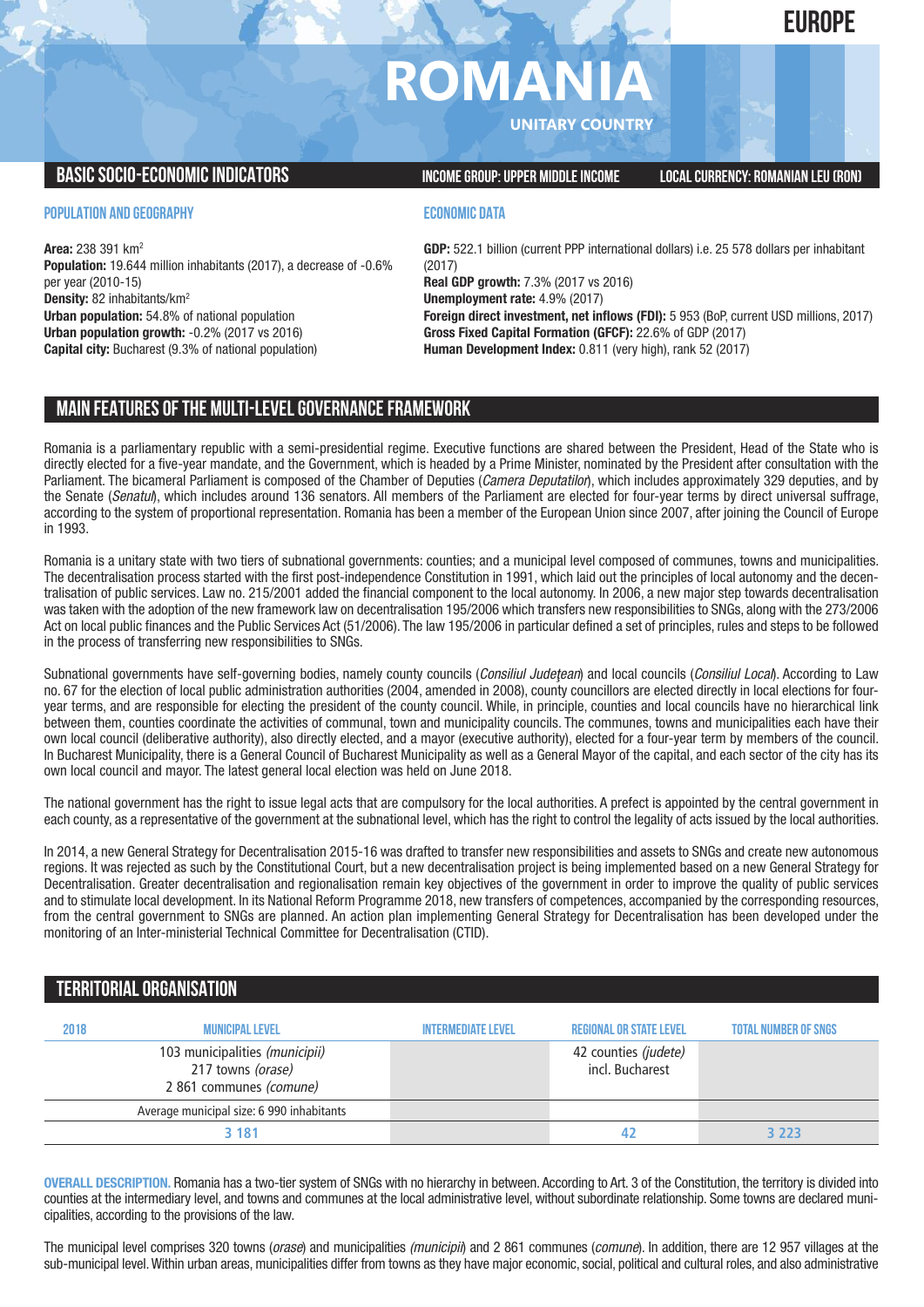functions in most cases. Communes are established in rural areas and comprise one or more villages. Overall, municipalities are quite small by international comparison, although their average size is just above the EU28 average (5 900 inhabitants). The median municipal size is, however, half the average EU28 size (3 110 inhabitants) and 75% of municipalities have fewer than 5 000 inhabitants (and 22% have fewer than 2 000 inhabitants).

At the regional level, the Romanian territory is organised into 42 counties (including Bucharest Municipality). Counties (judete) represent traditional administrativeterritorial units in Romania, including towns and communes, depending on geographical, economic and social-political conditions and population cultural and traditional relations. The municipality of Bucharest, which has a special dual status (municipality and county), is organised into six administrative sub-divisions called sectors. There is a plan to create a Metropolitan Area following the 2001 law,which gave cities the possibility to associate themselves on a voluntary basis.

**STATE TERRITORIAL ADMINISTRATION.** The central government established 41 prefectures, which oversee the deconcentrated public services of the central public administration in each county.

There are also eight development regions, created for statistical purposes, the supervision of regional development and for the management of EU funds. Their regional councils are composed of the presidents of county councils. The Regional Development in Romania Act (no. 315/2004) establishes the institutional framework for regional development policy in Romania.

# **SUBNATIONALGOVERNMENT RESPONSIBILITIES**

The framework Law no. 195/2006 on decentralisation suggests that subnational responsibilities can be divided into three categories: exclusive, shared and delegated by the central government. The central government may decide to decentralise certain services based on geographical criteria and potential economies of scale.

Since 2010, local authorities have been devolved new responsibilities in the fields of education, healthcare (operating of 368 hospitals out of a total of 373) and local police.

As listed in Art. 21 of the Decentralisation Law, local governments are generally responsible for the financing of the provision of public services, housing and community amenities, local transports, social welfare, most of the costs related to pre-school, primary and secondary education, as well as primary and secondary healthcare in the case of counties. Increasingly, county councils are also in charge of the overall coordination of the efforts and actions of local councils.

#### **Main responsibilitysectors and sub-sectors**

|                                       | <b>REGIONAL LEVEL</b>                                                                                                                                                                           | <b>LOCAL LEVEL</b>                                                                                                                                 |  |  |
|---------------------------------------|-------------------------------------------------------------------------------------------------------------------------------------------------------------------------------------------------|----------------------------------------------------------------------------------------------------------------------------------------------------|--|--|
| 1. General public services            |                                                                                                                                                                                                 | Management of State domain; Population records (shared)                                                                                            |  |  |
| 2. Public order and safety            |                                                                                                                                                                                                 | Public safety (shared)                                                                                                                             |  |  |
| 3. Economic affairs<br>/transports    | Management of local airports; County roads;<br>Country infrastructure network (shared)                                                                                                          | Local public passenger transport; Local roads                                                                                                      |  |  |
| 4. Environmental<br>protection        |                                                                                                                                                                                                 | Waste management; Sewerage and treatment of wastewater<br>and pluvial waters                                                                       |  |  |
| 5. Housing and<br>community amenities |                                                                                                                                                                                                 | Urban planning and urbanism; Water supply; Public lightning;<br>Sanitation; Building of social housing (shared)                                    |  |  |
| 6. Health                             | Public health units (primary and secondary healthcare)                                                                                                                                          | Local public health units                                                                                                                          |  |  |
| 7. Recreation,<br>culture & religion  | Cultural institutions                                                                                                                                                                           | Local cultural institutions                                                                                                                        |  |  |
| 8. Education                          | Special education (shared)                                                                                                                                                                      | Pre-school and primary education; Secondary and adult education                                                                                    |  |  |
| 9. Social protection                  | Child and disability allowances; Social services and specialised services<br>for victims of domestic violence; Elderly and for the disabled (shared);<br>Medical and social assistance (shared) | Social services and specialised services for victims<br>of domestic violence; Child protection; Elderly;<br>Medical and social assistance (shared) |  |  |

# **SUBNATIONAL GOVERNMENT FINANCE**

| <b>Scope of fiscal data:</b> counties, municipalities, town councils and communes, as well as local non-market public | <b>SNA 2008</b> | Availability of fiscal data: | Quality/reliability of fiscal data: |
|-----------------------------------------------------------------------------------------------------------------------|-----------------|------------------------------|-------------------------------------|
| companies, and local organisations (schools, kindergartens, canteens, hospitals and thermal baths).                   |                 | <b>High</b>                  | <b>High</b>                         |
|                                                                                                                       |                 |                              |                                     |

**GENERAL INTRODUCTION.** The Governmental Ordinance (GO) no. 15/1992 and law no. 27/1994 introduced the concept of local taxes and clarified the subnational government financing system. The new Law on Local Public Finance enacted in 2006, defined further the intergovernmental transfer system, and particularly the equalisation grants, the shared taxation system, and the municipal debt issues. It increased local governments' control over their own revenues and allowed local councils to administer their own taxes. In addition, councils receive financial investment resources from the national government and are responsible for distributing these resources to the regions, municipalities and communes.

The frameworks for ensuring stability and predictability of income sources for subnational governments, including control standards for services to be decentralised, are being developed. The adoption of the Code for Local Public Finances could address some issues by setting a minimum level of budget revenue per inhabitant or adapting local budget mechanisms.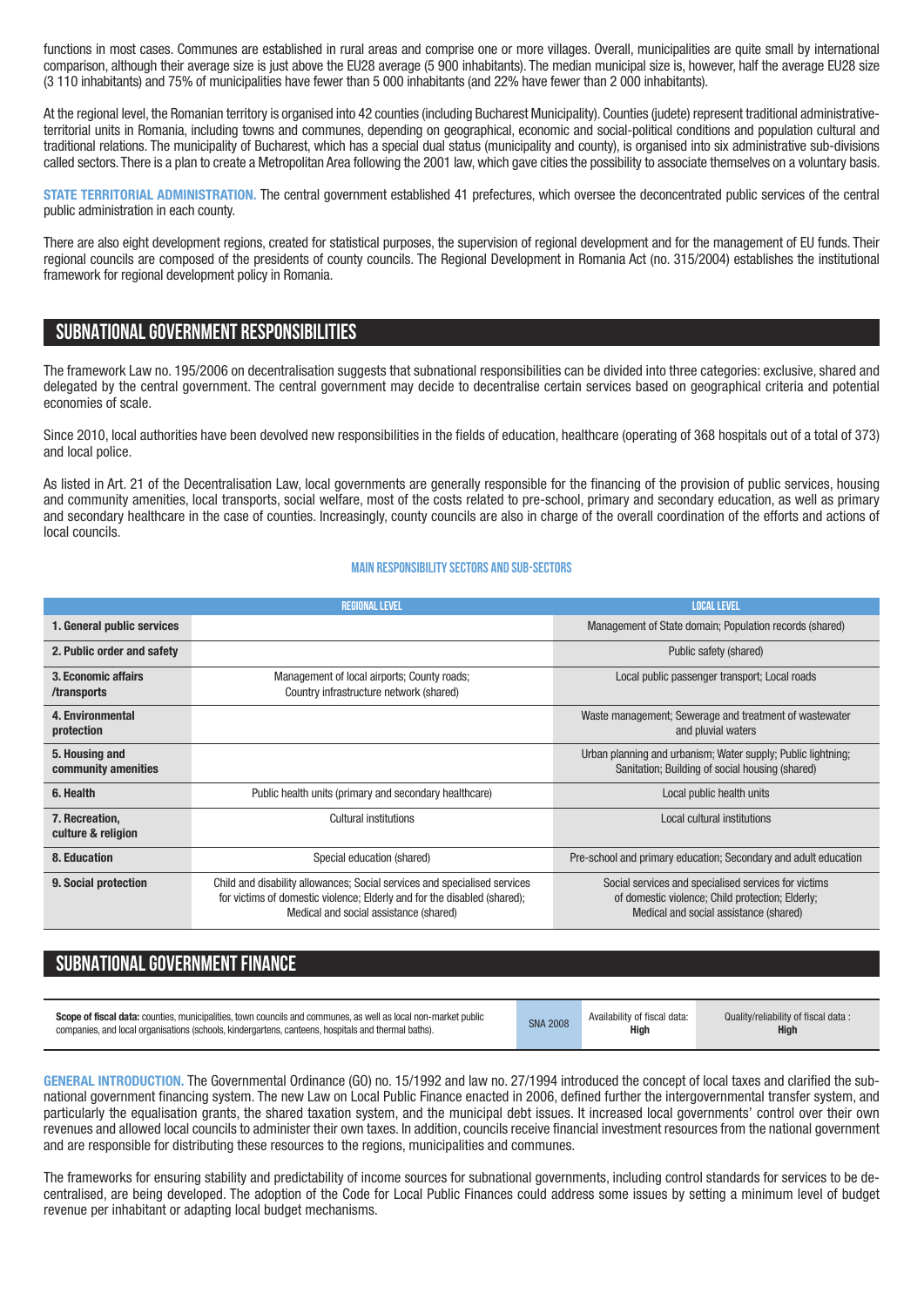# **ROMANI UNITARY COUNTRY**

#### **SUBNATIONAL GOVERNMENT EXPENDITURE BY ECONOMIC CLASSIFICATION**

| 2016                            | <b>DOLLARS PPP / INH.</b> | $%$ GDP | % SNG EXPENDITURE | % GENERAL GOVERNMENT EXPENDITURE<br><b>(SAME EXPENDITURE CATEGORY)</b> |  |  |  |
|---------------------------------|---------------------------|---------|-------------------|------------------------------------------------------------------------|--|--|--|
| <b>Total expenditure</b>        | 2081                      | $9.0\%$ | 100%              |                                                                        |  |  |  |
| Inc. current expenditure        | 572                       | 6.8%    | 75.5%             | Total expenditure<br>26.1%                                             |  |  |  |
| Staff expenditure               | 808                       | 3.5%    | 38.9%             |                                                                        |  |  |  |
| Intermediate consumption        | 498                       | 2.2%    | 23.9%             | 39.4%                                                                  |  |  |  |
| Social expenditure              | 137                       | 0.6%    | 6.6%              | Staff expenditure                                                      |  |  |  |
| Subsidies and current transfers | 108                       | 0.5%    | 5.2%              |                                                                        |  |  |  |
| Financial charges               | 17                        | 0.1%    | 0.8%              | 5.2%<br>Social benefits                                                |  |  |  |
| <b>Others</b>                   | $\overline{2}$            | $0.0\%$ | 0.1%              |                                                                        |  |  |  |
| Incl. capital expenditure       | 509                       | 2.2%    | 24.5%             | Direct investment                                                      |  |  |  |
| Capital transfers               | 91                        | 0.4%    | 4.4%              | 50.1%                                                                  |  |  |  |
| Direct investment (or GFCF)     | 419                       | 1.8%    | 20.1%             | 60%<br>0%<br>20%<br>40%                                                |  |  |  |
|                                 |                           |         |                   |                                                                        |  |  |  |

**EXPENDITURE.** The level of Romanian SNG spending as both a percentage of GDP and a share of general government expenditure remains below the OECD average (16.2% and 40.4% in 2016) as well as below the EU28 average (15.3% of GDP and 33.5% of public expenditure). Overall, local authorities lack the funding, the administrative capacity and the human competences to provide high-quality public services. This is especially the case in urban areas where services are very fragmented. Local authorities often act as spending agents on behalf of the central government. The share of SNG staff expenditure in total staff expenditure is high in relative terms, resulting from the fact that SNGs are in charge of paying the salaries of teachers, nurses and doctors.

**DIRECT INVESTMENT.** SNG investment represented half of total public investment and 1.8% of GDP, in line with the average of EU28 countries (respectively 50.9% and 1.4%). Investment is a key function of SNGs in Romania, representing 20% of their expenditure (vs. 8.7% in the EU28 in 2016), yet this share is decreasing (decrease of 4 percentage points since 2013, and further decrease in 2017). SNG investments are primarily dedicated to transport infrastructures and roads (47.3% of SNG investment in 2016), followed by housing and community amenities (18.3%). Romania has one of the highest investment ratios in the EU but the quality of investment is not improving, constrained by management deficiencies, frequently changing priorities and difficulties in absorbing EU funds. As a result, high public spending is not reflected in the country's infrastructure.

#### **SUBNATIONALGOVERNMENTEXPENDITURE BYFUNCTIONALCLASSIFICATION – COFOG**

The primary area of SNG spending is education. This includes operating and maintaining school facilities, and paying the salaries of teachers and administrative staff on behalf of the central government. SNGs have no control over staffing numbers or wage levels in the education sector.The second spending area is economic affairs, in particular local roads and infrastructure. Health and social protection sectors are also major spending sectors, especially since the decentralisation of health in 2010. SNG are also responsible for 70% of expenditure for environmental protection and 43% of spending on housing and community amenities (in particular water supply), whereas on the other hand they spend less than their EU counterparts on general public services.



### **SUBNATIONALGOVERNMENT REVENUE BYCATEGORY**

| 2016                                     | <b>DOLLARS</b><br>PPP / INH. | % GDP        | % GENERAL GOVERMENT REVENUE<br><b>(SAME REVENUE CATEGORY)</b> |             | % SNG REVENUE  |                         |                            |                    |                   |
|------------------------------------------|------------------------------|--------------|---------------------------------------------------------------|-------------|----------------|-------------------------|----------------------------|--------------------|-------------------|
| <b>Total revenue</b><br>Tax revenue      | 2 1 1 7<br>216               | 9.2%<br>0.9% | 29.0%<br>5.3%                                                 | 100%<br>80% |                | 83.7%                   |                            |                    |                   |
| Grants and subsidies<br>Tariffs and fees | 1771<br>95                   | 7.7%<br>0.4% |                                                               | 60%<br>40%  |                |                         |                            |                    |                   |
| Property income                          | 33                           | 0.1%         |                                                               | 20%<br>0%   | 10.2%          |                         | 4.5%                       | 1.6%               | 0.0%              |
| Other revenues                           |                              | $0.0\%$      |                                                               |             | Tax<br>revenue | Grants and<br>subsidies | <b>Tariffs</b><br>and fees | Property<br>income | Other<br>Revenues |

**OVERALL DESCRIPTION.** The 273/2006 Local Public Finances Act and Title IX of the Romanian Fiscal Code (Law 571/2003 and amendments) determine the assignment of revenues to local governments. SNG finances rely heavily on central government transfers, which constitute the bulk of their revenue while own revenues, composed of taxes and fees, are still limited. Communes and municipalities have more fiscal power and autonomy than counties.